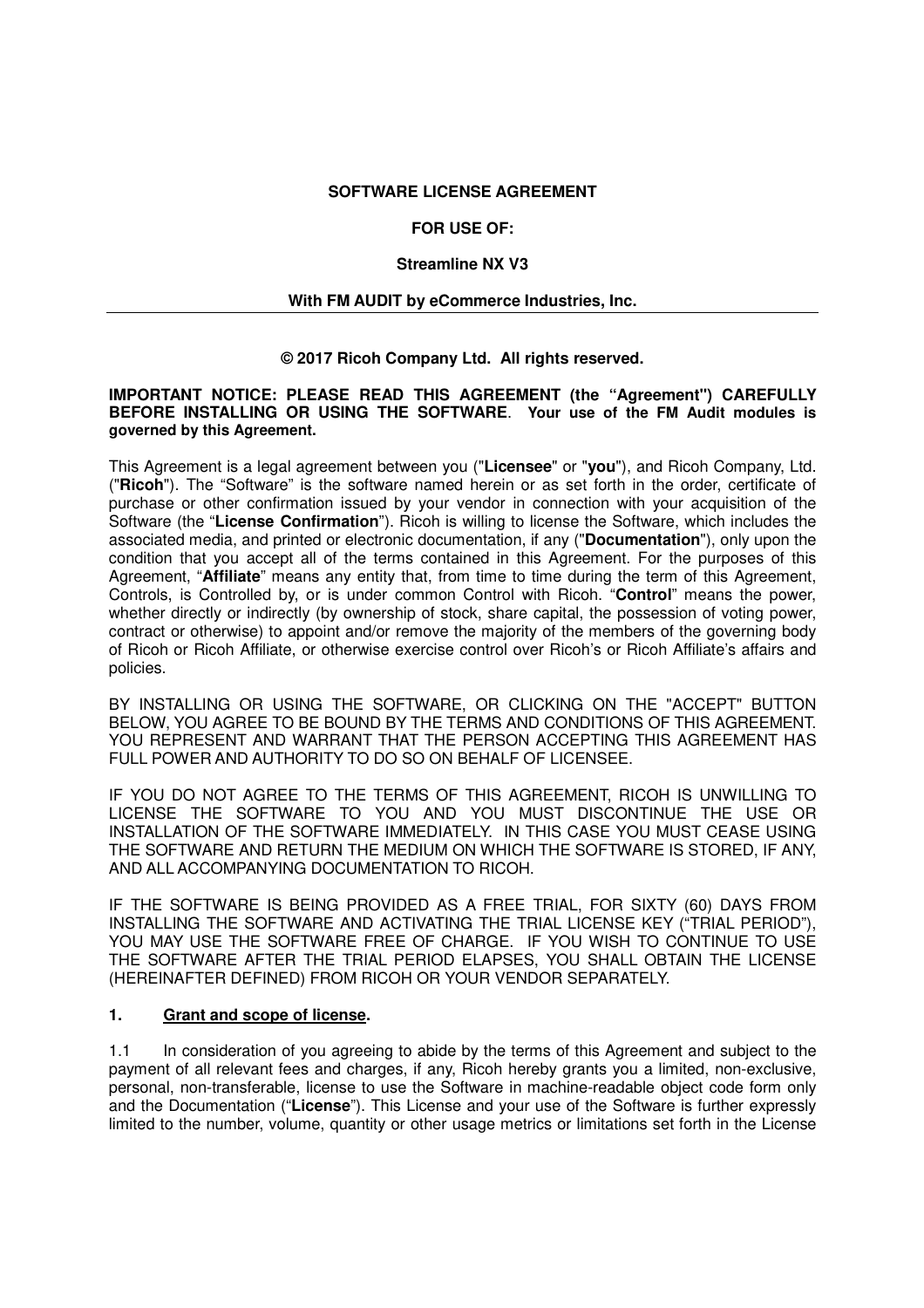Confirmation and Documentation ("**Confirmation of Permitted Usage**"). Depending upon the product, the usage metrics may be stated as a permitted number of users, seats, multi-functional printers, devices, personal computers or servers, or some other quantitative limitation. Unless the Documentation provides to the contrary, this Agreement governs any future releases, revisions, updates or enhancements to the Software.

1.2 You agree to use the Software in accordance with the terms of this Agreement and any additional terms set out in the Confirmation of Permitted Usage.

1.3 Subject to the Confirmation of Permitted Usage, You may: (a) install, load, execute, operate, perform, display and use the Software for your internal business processes and operations only; (b) make a reasonable number of copies of the Software for back-up purposes only, provided that this is necessary for the activities permitted by clause 1.1, and (c) use any Documentation in support of the use permitted under clause 1.1 and make copies of the Documentation as reasonably necessary for its lawful use.

### **2. Licensee's undertakings.**

2.1 Except as expressly set out in this Agreement or as otherwise required by applicable mandatory law without the possibility of contractual waiver or limitation, you agree and undertake:

- (a) not to copy the Software or Documentation, except where such copying is incidental to normal use of the Software or where it is reasonably necessary for the purpose of back-up or operational security;
- (b) not to make any derivative works of the Software, nor adapt, vary, translate, modify, or make alterations to, the whole or any part of the Software nor permit the Software or any part of it to be combined with, or become incorporated in, any other programs;
- (c) not to decompile, disassemble or reverse engineer the whole or any part of the Software except where required by the terms of an applicable open source software license, or by applicable law without the possibility of contractual waiver;
- (d) not to rent, lease, sublicense, loan or transfer the Software and Documentation to any third party, or otherwise allow any third party to use the Software, without the prior written consent of Ricoh;
- (e) not to distribute, host as a service, make available for timesharing or otherwise make available for the benefit of third parties (whether for a fee or otherwise) the Software, in whole or in part;
- (f) to keep any authorized copies of the Software secure and to maintain accurate and up-to-date records of the number and locations of all copies of the Software;
- (g) to supervise and control use of the Software and ensure that the Software is used by your employees in accordance with the terms of this Agreement;
- (h) to include the copyright notice of Ricoh on all entire and partial copies of the Software in any form; and
- (i) not to provide, or otherwise make available, the Software in any form, in whole or in part (including, but not limited to, program listings, object and source program listings, object code and source code) to any person other than your employees without prior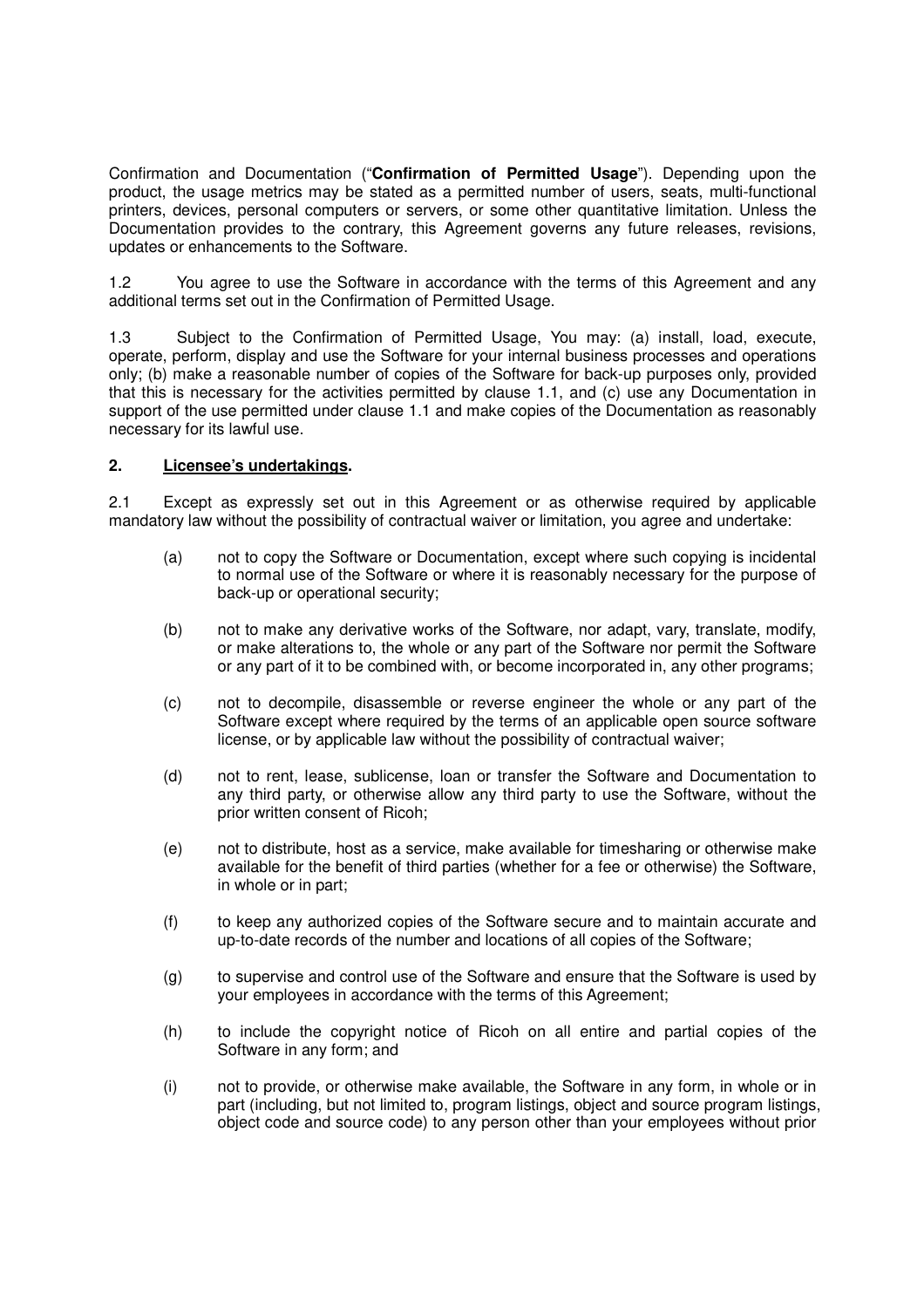## written consent from Ricoh.

2.2 You must permit Ricoh and its authorized representatives, at all reasonable times and on reasonable advance notice, to inspect and have access to any premises, and to the computer equipment located there, at which the Software or the Documentation is being kept or used, and any records kept pursuant to this Agreement, for the purpose of ensuring that you are complying with the terms of this Agreement.

# **3. Global Maintenance and Support.**

3.1 Ricoh will provide updates, bug fixes, version upgrades, or any similar revisions or improvements for the Software ("**Global Maintenance and Support**") under a Global Maintenance and Support plan. You must purchase a Global Maintenance and Support plan from your vendor which is mandatory for the entire term of the License. Contact your installing vendor for more information.

3.2 In order to provide meter and other information on non Ricoh manufactured hardware devices, the Software contains FM Audit modules developed by eCommerce Industries, Inc. Ricoh is not responsible for the accuracy of meter reads or other data generated by the FM Audit modules. Licensee is responsible for distributing or installing the FM Audit agent or end point on any personal computer that controls a hardware device intended to be monitored by the Software. In the event of any issues with FM Audit modules, Ricoh will use reasonable commercial efforts to coordinate resolution with the manufacturer.

# **4. Limited Warranty/DISCLAIMERS & EXCLUSION OF WARRANTIES.**

4.1 For the period of ninety (90) days from earlier of the shipment or download date, Ricoh warrants that (i) the Product, when installed on the hardware and/or operating system for which it was designed, will operate in substantial conformance with the Documentation and (ii) the physical media on which the Product is furnished, if any, will be free from defects in materials and workmanship. Third Party Programs (if any) are excluded from this Limited Warranty, and alteration, damage or misuse of the Product, or use of the Product with other software, or with hardware, operating systems or configurations other than that for which it was designed, voids this warranty. If, within this limited warranty period, You report to Ricoh that the Product or media is not performing as described above, Ricoh, at its option will (i) correct the problem, (ii) replace the media or the Product with a copy that substantially conforms to the Documentation or (iii) refund the fee You paid for the Product, if any. You agree that the foregoing constitutes Your sole and exclusive remedy for breach of any warranty provided under this Agreement.

**4.2 EXCEPT FOR THE LIMITED WARRANTY PROVIDED HEREIN, YOU ACKNOWLEDGE THAT THE SOFTWARE, SERVICES, SUPPORT AND ANYTHING ELSE SUPPLIED TO YOU UNDER THIS AGREEMENT ARE BEING PROVIDED "AS IS", WITHOUT WARRANTY OF ANY KIND WHATSOEVER. RICOH EXPRESSLY DISCLAIMS ALL OTHER WARRANTIES, CONDITIONS, REPRESENTATIONS OR OTHER TERMS WHATSOEVER (WHETHER EXPRESS OR IMPLIED) INCLUDING, BUT NOT LIMITED TO, THE IMPLIED TERMS OF SATISFACTORY QUALITY, MERCHANTABILITY, FITNESS FOR A PARTICULAR PURPOSE, AND NON-INFRINGEMENT. YOU ASSUME RESPONSIBILITY FOR THE SELECTION OF THE SOFTWARE TO ACHIEVE YOUR INTENDED RESULTS. RICOH DOES NOT WARRANT THAT THE SOFTWARE WILL MEET YOUR REQUIREMENTS; THAT ITS OPERATION WILL BE UNINTERRUPTED, SECURE OR ERROR-FREE; OR THAT ALL ERRORS OR DEFECTS WILL BE CORRECTED. TO THE EXTENT PROHIBITED BY APPLICABLE LAW, AS DEFINED IN SECTION 11.3, SOME OR ALL OF THE ABOVE LIMITATIONS OR EXCLUSIONS MAY NOT APPLY TO YOU.**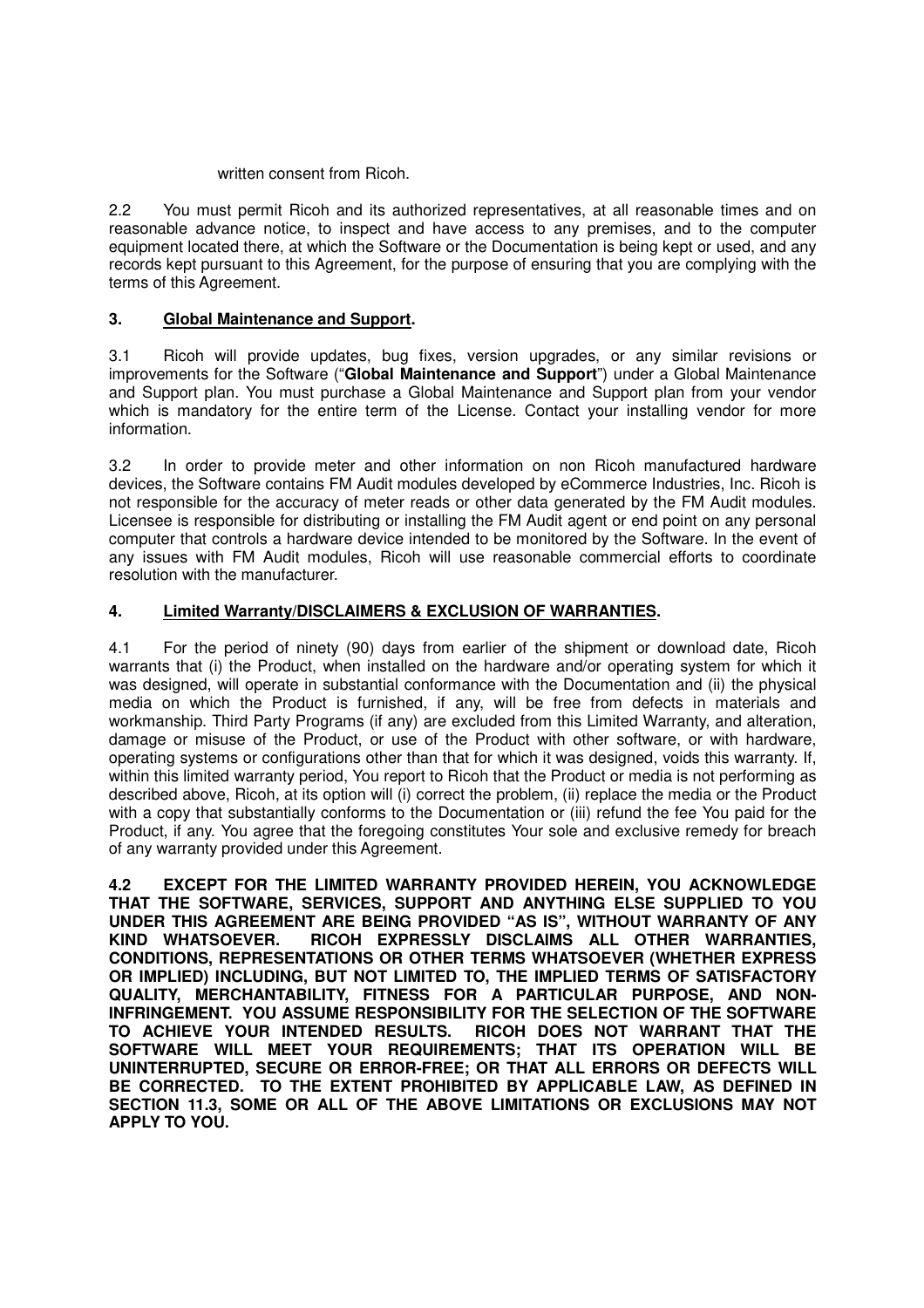## **5. Ricoh's liability.**

**5.1 UNLESS OTHERWISE REQUIRED BY APPLICABLE LAW WITHOUT THE POSSIBILITY OF CONTRACTUAL WAIVER OR LIMITATION AND SUBJECT TO CLAUSE 5.4, IN NO EVENT SHALL RICOH, ITS AFFILIATES OR SUPPLIERS, OR ITS OR THEIR OFFICERS, DIRECTORS, EMPLOYEES, REPRESENTATIVES OR AGENTS (COLLECTIVELY, THE "RICOH PARTIES") BE LIABLE TO YOU (WHETHER FOR BREACH OF CONTRACT, NEGLIGENCE OR FOR ANY OTHER REASON) FOR ANY: (A) LOSS OF PROFITS, SALES, BUSINESS, ANTICIPATED SAVINGS OR REVENUES; (B) LOSS OF GOODWILL; (C) LOSS, DAMAGE OR ALTERATION OF DATA; (D) LOSS OF OR LOSS OF USE OF HARDWARE, SOFTWARE OR DATA, OR (E) INDIRECT, CONSEQUENTIAL, EXEMPLARY OR SPECIAL LOSS OR DAMAGES.** 

**5.2 IN ADDITION, UNLESS OTHERWISE REQUIRED BY APPLICABLE LAW WITHOUT THE POSSIBILITY OF CONTRACTUAL WAIVER OR LIMITATION, RICOH PARTIES' TOTAL AGGREGATE LIABILITY UNDER THIS AGREEMENT AND IN RELATION TO THE SOFTWARE AND ANYTHING WHICH RICOH HAS DONE OR NOT DONE IN CONNECTION WITH THIS AGREEMENT (AND WHETHER THE LIABILITY ARISES BECAUSE OF BREACH OF CONTRACT, NEGLIGENCE OR FOR ANY OTHER REASON) SHALL BE LIMITED TO THE GREATER OF THE TOTAL AMOUNTS PAID AND PAYABLE BY YOU FOR THE USE OF THE SOFTWARE OR \$100 US DOLLARS.** 

**5.3 NOTWITHSTANDING THE FOREGOING, RICOH PARTIES' LIABILITY FOR: (A) DEATH OR PERSONAL INJURY CAUSED BY THE NEGLIGENCE OF RICOH PARTIES' OR THEIR AGENTS OR EMPLOYEES; (B) FRAUDULENT MISREPRESENTATION, OR (C) ANY OTHER LIABILITY THAT CANNOT BE EXCLUDED OR LIMITED BY MANDATORY APPLICABLE LAW; IS NOT EXCLUDED OR LIMITED BY THIS AGREEMENT, EVEN IF ANY OTHER TERM OF THIS AGREEMENT WOULD OTHERWISE SUGGEST THAT THIS MIGHT BE THE CASE.** 

## **5.4 TO THE EXTENT PROHIBITED BY APPLICABLE LAW, AS DEFINED IN SECTION 11.3, SOME OR ALL OF THE ABOVE LIMITATIONS OR EXCLUSIONS MAY NOT APPLY TO YOU.**

## **6. Intellectual Property Rights; Third Party Programs.**

6.1 You acknowledge that all intellectual property rights, title, and interest in the Software and Documentation throughout the world are owned by Ricoh or its third party licensors, that rights in the Software are licensed (not sold) to you, and that you have no rights in, or to, the Software, Documentation or anything else supplied to you under this Agreement other than limited License provided by this Agreement. Further, no right, title or interest to any trademark, service mark or trade names of Ricoh is granted by this Agreement. Without limiting the foregoing, Ricoh and/or its licensors retain all right, title, and interest in and to its or their intellectual property rights, including but not limited to: (a) all software code (source and object), functionality, technology, system or network architecture and user interfaces and all modifications thereto; (b) all ideas, trade secrets, inventions, patents, copyrights and other intellectual property rights with respect to the Software; (c) all evaluations, comments, ideas and suggestions made by you regarding the Software, whether or not those are incorporated into subsequent versions, and (d) any modifications or derivative works developed from Ricoh's or its licensors' intellectual property rights. You agree to treat, protect and maintain Ricoh's intellectual property rights as strictly confidential.

6.2 You acknowledge that the Software may contain software programs, code or libraries owned by third parties and/or licensed pursuant to one or more open source software licenses ("**Third Party Programs**"). You may use such Third Party Programs only as integrated or contained in the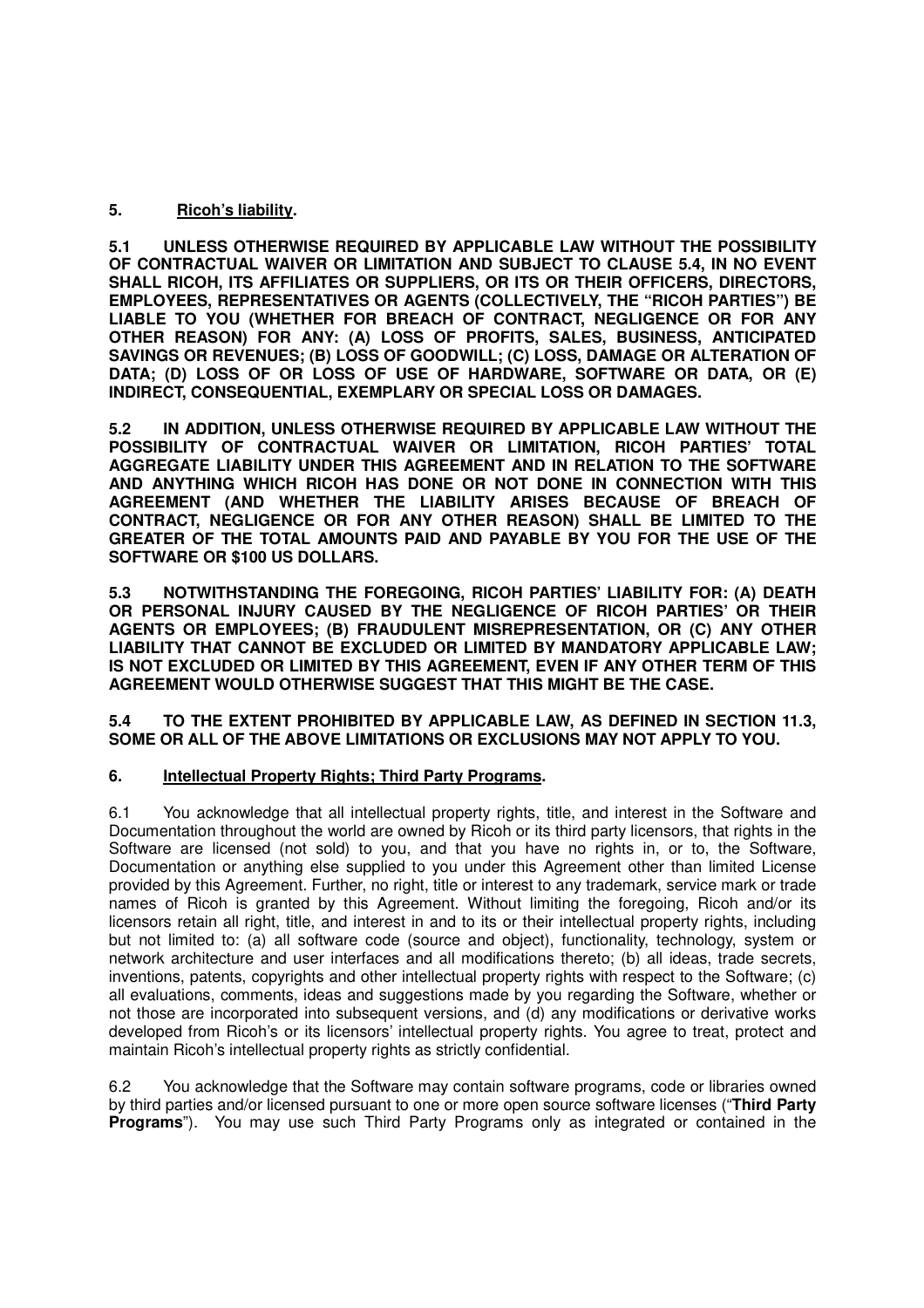Software; provided that all intellectual property rights in such Third Party Programs remain owned by their respective licensors. Where the license agreement or terms of use for such Third Party Programs (the "**Third Party Licenses**") are contained in the installation instructions, text or "readme" files, or other download or installation media that Ricoh provides to you in connection with the Software, your use of the Third Party Programs shall be subject to and you agree to comply with such Third Party Licenses. Except as otherwise set forth in a Third Party License, the restrictions and requirements in this Agreement shall apply to your use of all Third Party Programs.

6.3 Only when expressly permitted by applicable law without the possibility of contractual waiver or required by a Third Party License, Ricoh waives the prohibition in Section 2.1 hereof against reverse engineering or decompiling, but only as to the respective Third Party Program for the limited purpose required by the applicable license or law and not to create any software which is substantially similar to the Software. Except as expressly set out in this Agreement or by Ricoh, you acknowledge that you have no right to have access to the Software in source code form, in unlocked coding or otherwise in human readable form with comments.

6.4 Notwithstanding anything herein to the contrary, all Third Party Programs are furnished by Ricoh without any maintenance and support, "as is" and without any warranties of any kind, express or implied, and the use of such Third Party Programs is at Licensee's sole risk. IN NO EVENT SHALL RICOH BE LIABLE FOR SUCH THIRD PARTY PROGRAMS AND RICOH SPECIFICALLY DISCLAIMS ANY EXPRESS OR IMPLIED WARRANTIES (INCLUDING ANY WARRANTY OF NON-INFRINGEMENT) AND DISCLAIMS LIABILITY INCLUDING ANY SPECIAL, INCIDENTAL, OR CONSEQUENTIAL LOSS OR DAMAGE, INCLUDING WITHOUT LIMITATION, ANY LOST PROFITS OR SAVINGS, AND ANY LOSS OR DAMAGE CAUSED BY ANY THIRD PARTY PROGRAMS.

# **7. Term and Termination.**

7.1 The term of this License will continue so long as the Global Maintenance and Support plan remains in effect.

7.2 At Ricoh's option and upon notice to you, this Agreement will terminate immediately if you fail to pay any fees or charges specified in your Confirmation of Permitted Usage or fail to comply with any of the material terms and conditions of this Agreement, including Section 3.1.

7.3 Upon expiration of the term (if applicable) or termination of this Agreement, you must immediately stop using the Software and, at Ricoh's option, delete, destroy or return the Software and all of its copies, and confirm to Ricoh or your vendor when this has been done. Any terms of this Agreement that by their nature extend beyond the termination of this Agreement shall survive.

# **8. U.S. Government Restricted Rights.**

8.1 If you are licensing the Software or its accompanying Documentation for or on behalf of the U.S. Government, then in accordance with 48 CFR 227.7201 through 227.7202-4 (for Department of Defense (DoD) acquisitions) and with 48 CFR 2.101 and 12.212 (for non-DoD acquisitions), it is classified as "Commercial Computer Software" and "Commercial Computer Software Documentation" and is being licensed to U.S. Government end users (i) only as Commercial items and (ii) with only those rights as are granted to all other end users pursuant to the terms and conditions hereof.

# **9. Contact Information.**

9.1 Unless otherwise prohibited by applicable law without the possibility of contractual waiver or limitation, you agree to allow Ricoh and your vendor to store and use your contact information,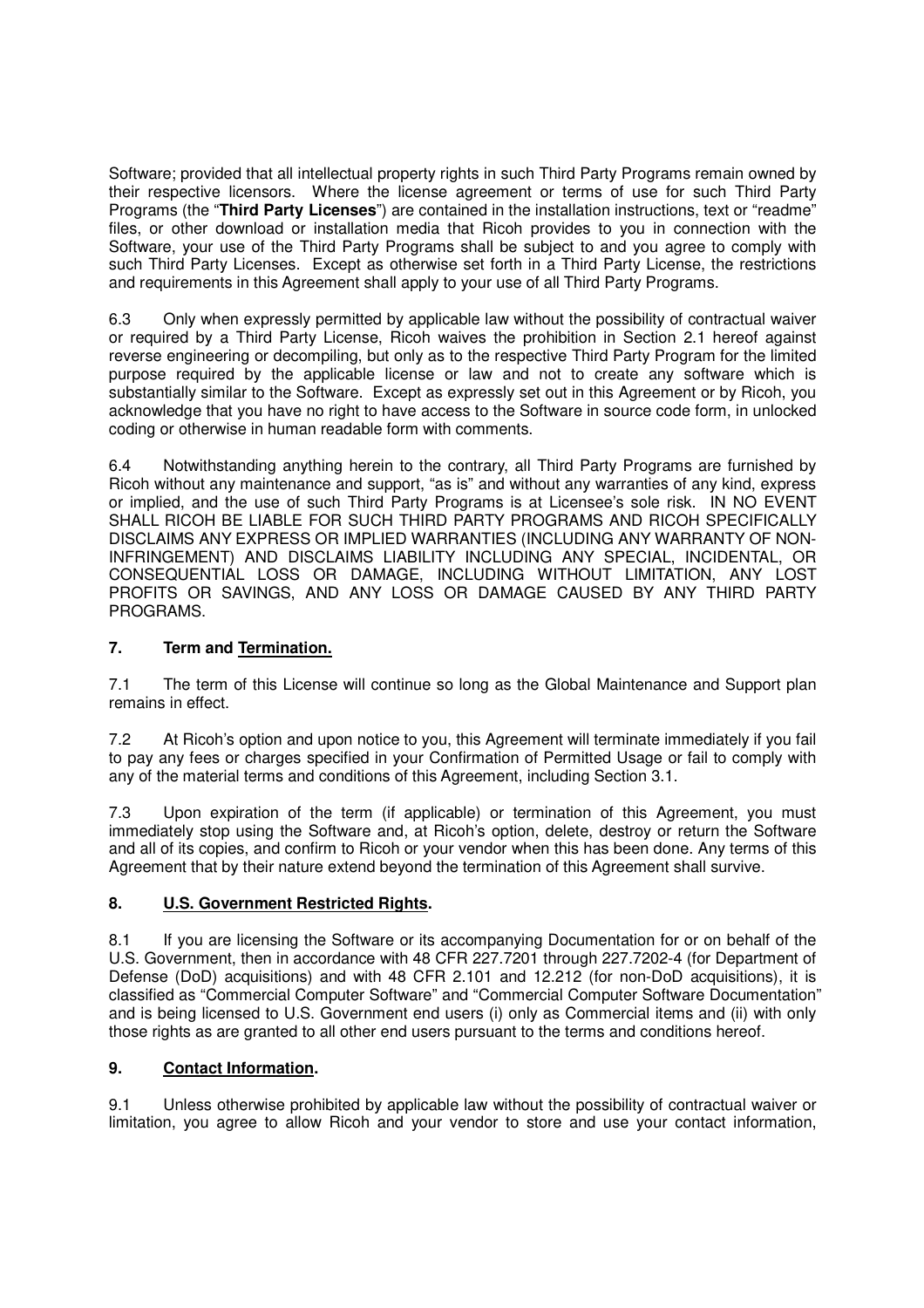including names, phone numbers, and e-mail addresses, anywhere it does business. Such information will be processed and used in connection with our business relationship, and may be provided to contractors, resellers authorized by Ricoh, and assignees of Ricoh for uses consistent with their collective business activities, including communicating with you (for example, for processing orders, for providing services, for promotions, and for market research). You acknowledge that your contact information will be stored at data centers, which may, or may not be located in the country where you are located, and you consent to the processing and storage of your contact information in such location (including storage at data centers outside the European Economic Area, even if you are located within the EEA). Under protection of confidentiality agreements, Ricoh or your vendor may transfer your contact information to third party processors to help Ricoh or your vendor provide services and manage its relationship with you, including purchase and order fulfillment, credit card processing, providing marketing assistance and providing other customer services. You agree that in the event we undergo re-organisation or are sold to a third party, Ricoh may transfer the contact information to that re-organised entity or third party. You (as well as the relevant data subject) are entitled to exercise the rights of access, amendment, deletion or objection to the personal data held by Ricoh or your vendor by notifying Ricoh or your vendor in writing.

## **10. CONSENT TO GATHER AND TRANSMIT ANONYMOUS DIAGNOSTIC AND USE INFORMATION**

10.1 TO ASSIST RICOH AND ITS AUTHORIZED REPRESENTATIVES (OR YOUR VENDOR) IN SUPPORTING YOU AND SERVICING YOUR DEVICES, YOU CONSENT TO THE COLLECTION AND TRANSMISSION BY THIS SOFTWARE OF INFORMATION ABOUT YOUR COPIERS, PRINTERS AND MULTI FUNCTIONAL DEVICES TO A RICOH REMOTE SERVER, WHICH MAY BE LOCATED OUTSIDE THE COUNTRY WHERE YOUR DEVICES ARE LOCATED. THE INFORMATION MAY INCLUDE, BY WAY OF ILLUSTRATION AND NOT LIMITATION: (I) IDENTIFICATION OF ANY NETWORKED OUTPUT DEVICE (E.G., MAKE, MODEL AND SERIAL NUMBER), (II) DEVICE USAGE, METER AND DIAGNOSTIC INFORMATION (E.G., NUMBER OF PAGES PRINTED, ERROR CODES, ETC.), AND (III) VERIFICATION OF LICENSE COMPLIANCE. THIS SOFTWARE CANNOT AND DOES NOT COLLECT DOCUMENT CONTENT OR PERSONALLY IDENTIFIABLE INFORMATION ABOUT USERS. RICOH RETAINS ALL RIGHT, TITLE AND INTEREST IN THIS INFORMATION, WHICH IT MAY USE OR PROVIDE TO THIRD PARTIES AUTHORIZED BY RICOH OR YOUR VENDOR TO SERVICE YOUR DEVICES AND IN ORDER TO PROVIDE BETTER SERVICES TO YOU. RICOH OR YOUR VENDOR MAY ALSO USE THIS INFORMATION FOR ITS REGULAR BUSINESS PURPOSES INCLUDING BUT NOT LIMITED TO PRODUCT DEVELOPMENT, RESEARCH AND MARKETING, SO LONG AS THE INFORMATION IS COLLECTED ANONYMOUSLY IN A FORM THAT DOES NOT PERSONALLY IDENTIFY YOU.

# **11. General.**

11.1 Ricoh may transfer, assign, sub-contract or otherwise dispose of this Agreement, or any of its rights or obligations arising under it, at any time during the term of the Agreement. Neither this Agreement nor the license to use the Software may be assigned or otherwise transferred by you except to (i) a wholly owned subsidiary or (ii) an affiliate that is controlled by or under common control with you and which, in either case, expressly agrees in writing to assume all obligations under this Agreement. No such permitted assignment shall release the original licensee from liability hereunder.

11.2 You agree to comply with all applicable export and import laws and regulations applicable to the jurisdiction in which the Software was obtained and in which it is used. Without limiting the foregoing, in connection with use of the Software, you shall comply with all export laws and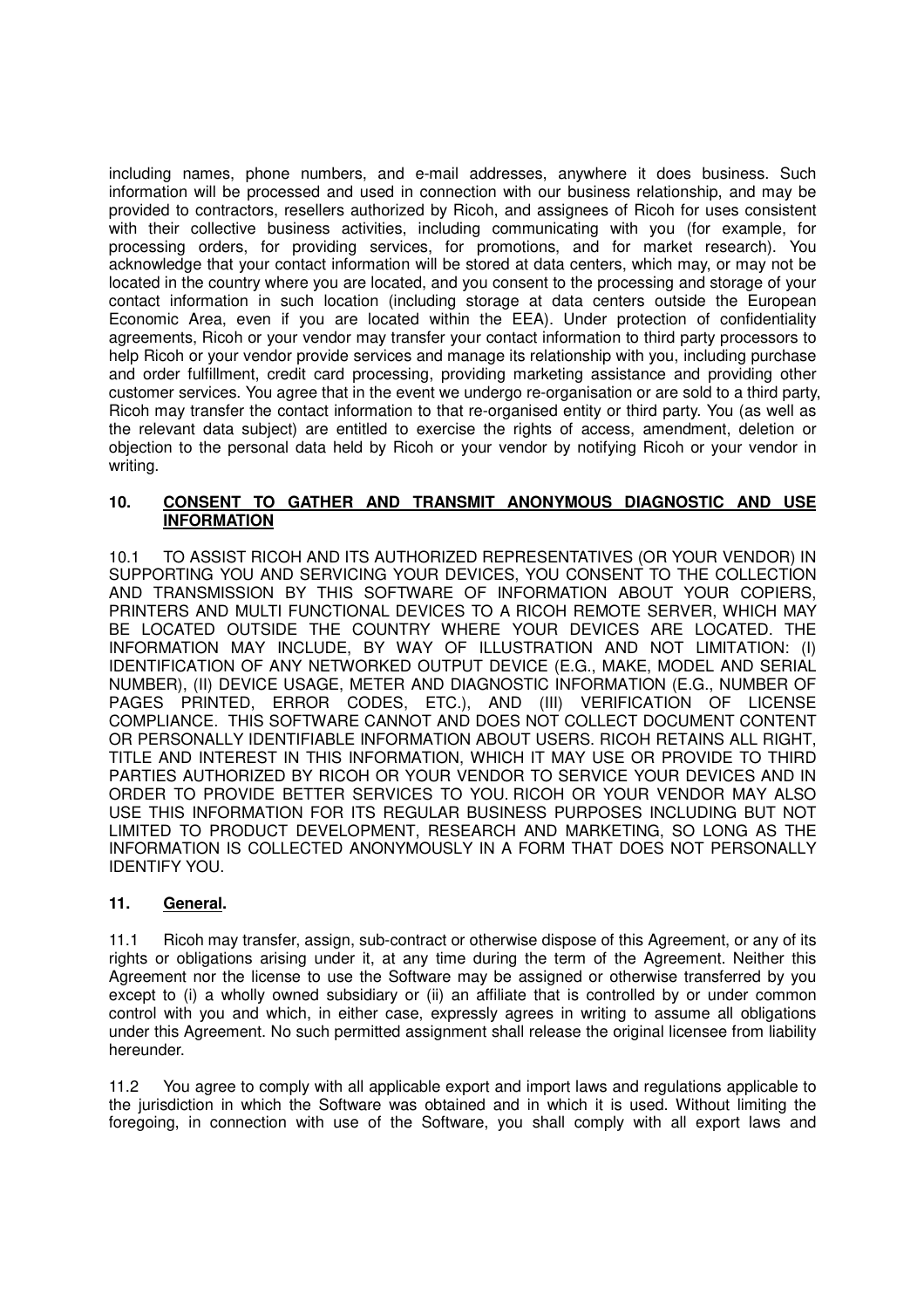regulation applicable to goods of United States origin including those that prohibit the Software from being exported or re-exported (a) into any U.S. embargoed countries or (b) to anyone on the U.S. Treasury Department's list of Specially Designated Nationals or the U.S. Department of Commerce Denied Person's List or Entity List. By using the Software, you represent and warrant that you are not located in any such country or on any such list. You also agree that you will not use the Software for any purposes prohibited by United States law, including, without limitation, the development, design, manufacture or production of missiles, nuclear, chemical or biological weapons.

11.3 The United Nations Convention on Contracts for the International Sale of Goods does not apply to this Agreement. The governing law and jurisdiction for this Agreement will depend upon where you purchased or obtained the Software, as follows:

- (a) if you purchased or obtained the Software in the Americas, this Agreement shall be deemed made under the laws of the State of New York, USA, excluding the choice of law and conflict of law provisions, and any claim against Ricoh may be enforced or disputed only and exclusively in the courts of the State of New York,
- (b) if you purchased or obtained the Software in Europe, the Middle East or Africa, this Agreement shall be deemed made under the laws of the England, excluding the choice of law and conflict of law provisions, and any claim against Ricoh may be enforced or disputed only and exclusively in the courts of England, or
- (c) if you purchased or obtained the Software in the regions other than those provided in clauses (a) and (b) above, this Agreement shall be deemed made under the laws of Japan, excluding the choice of law and conflict of law provisions, and any claim against Ricoh may be enforced or disputed only and exclusively in the courts of Tokyo, Japan.

### **To the extent permitted by local law, the parties hereto waive any right they may have to trial by jury.**

11.4 Should any provision of this Agreement be held to be void, invalid, unenforceable or illegal by a court, the validity and enforceability of the other provisions will not be affected thereby, it being the intent of the parties that this Agreement shall be enforced to the full extent allowable under applicable law. Without limiting the foregoing, if any limitation or exclusion of liability is held by a court or tribunal of competent jurisdiction to be unenforceable as to a particular claim or cause of action, the parties intend that it shall nonetheless apply to the maximum extent permitted by applicable law to all other claims and causes of action.

11.5 Failure of Ricoh to enforce any provision of this Agreement shall not be construed as a waiver of such provision or of the right to enforce such provision.

11.6 You agree that this Agreement is the entire agreement between you and Ricoh concerning the license and the terms of use of the Software and Documentation and supersedes all proposals or prior agreements, verbal or written, and any other communications between you and Ricoh relating to the license and the terms of use of the Software and Documentation.

11.7 No amendment to this Agreement shall be effective unless signed by a duly authorized representative of both parties.

11.8 Ricoh will not be liable to you for any breach of this Agreement which arises because of any circumstances which Ricoh cannot reasonably be expected to control.